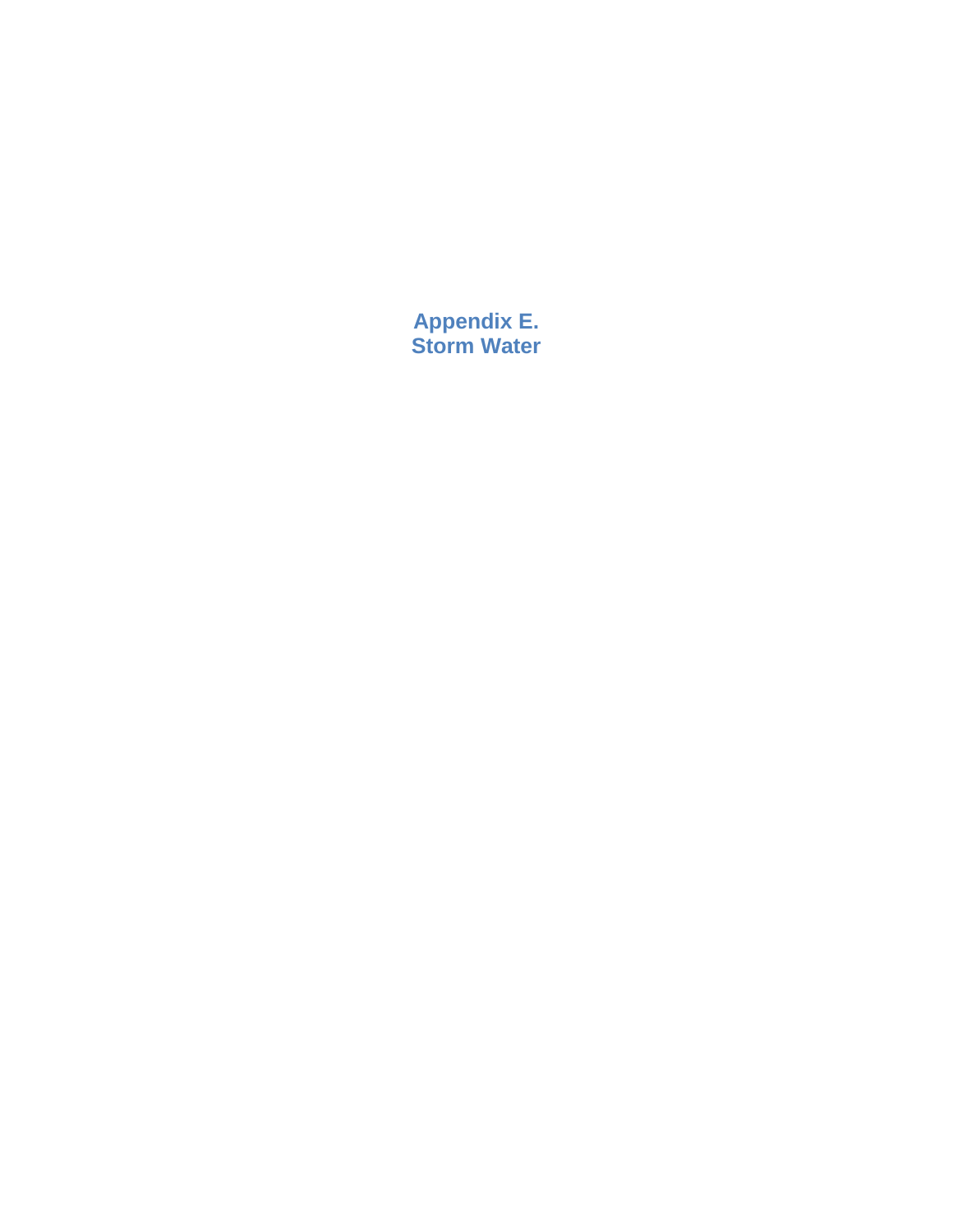## **Tables**

| Table E-1. Relative areas per subwatershed for calculating gross WLA for storm water from construction |  |
|--------------------------------------------------------------------------------------------------------|--|
|                                                                                                        |  |
| Table E-2. Relative areas per subwatershed for calculating WLA for storm water from nontraditional     |  |
|                                                                                                        |  |
| Table E-3. Relative areas per subwatershed for calculating WLA for storm water from traditional        |  |
|                                                                                                        |  |

## **Figure**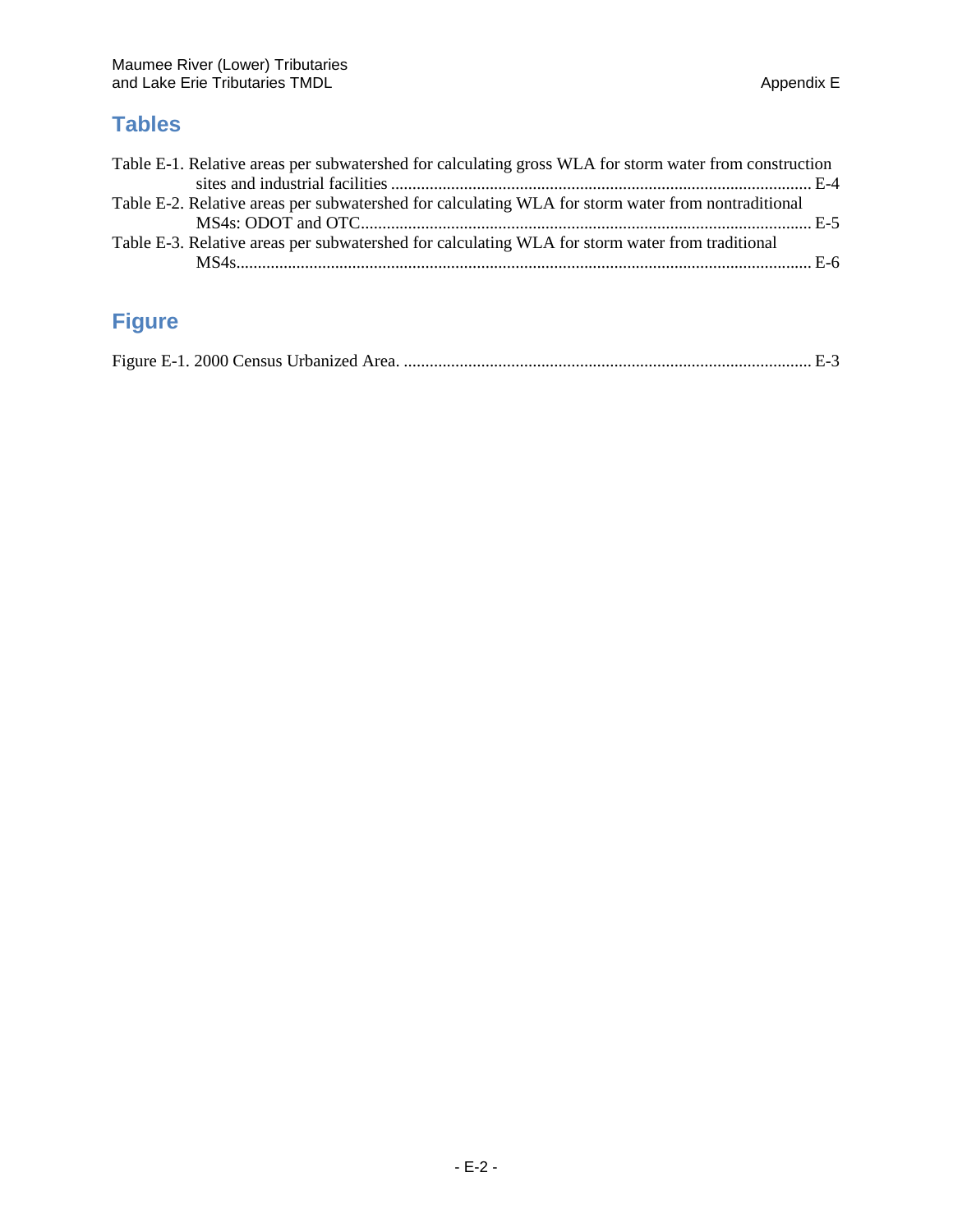

**Figure E-1. 2000 Census Urbanized Area.**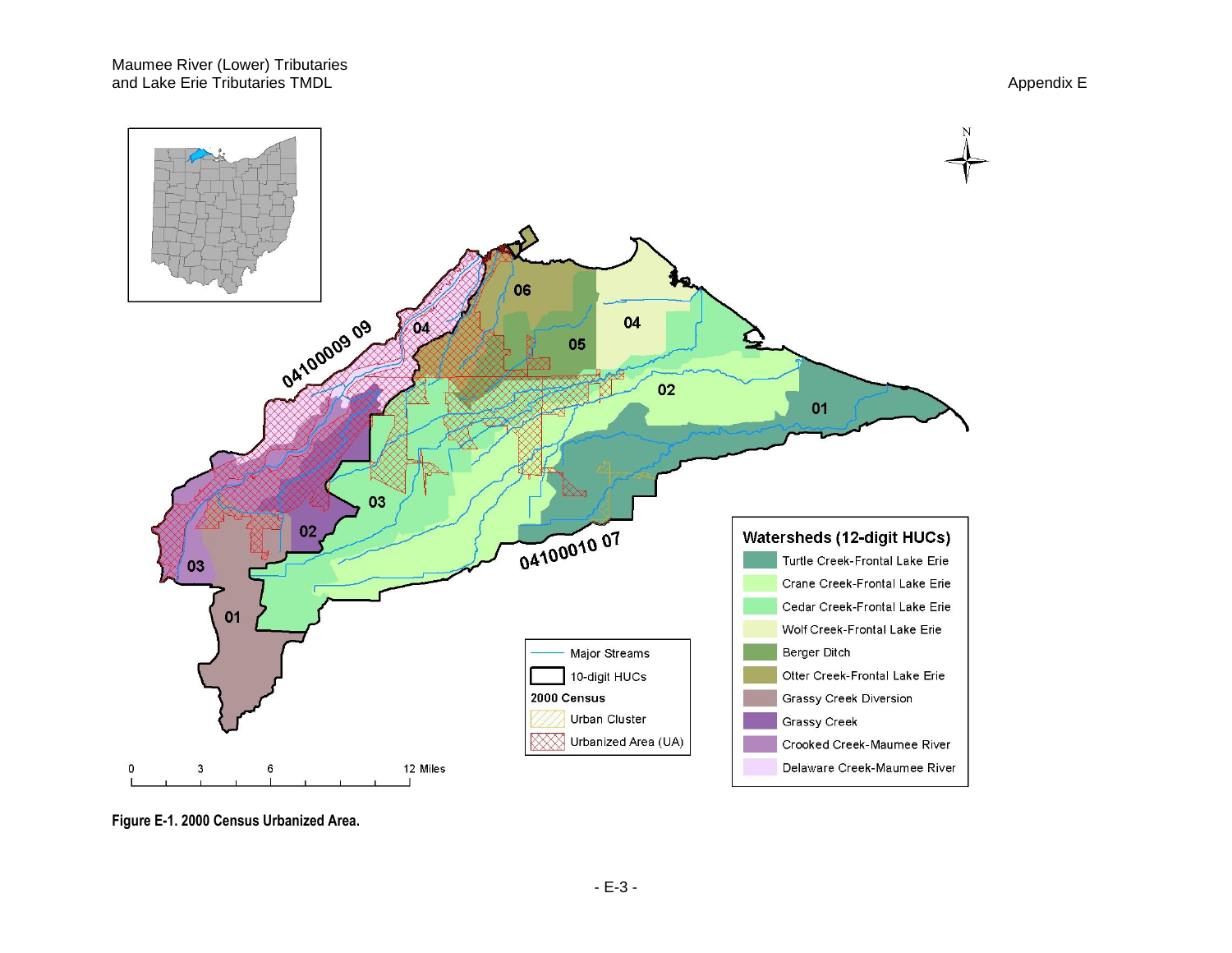**Table E-1. Relative areas per subwatershed for calculating gross WLA for storm water from construction sites and industrial facilities**

| <b>Subwatershed</b>                                     | Construction <sup>a</sup> | Industrial <sup>b</sup> |  |  |  |  |  |  |  |
|---------------------------------------------------------|---------------------------|-------------------------|--|--|--|--|--|--|--|
| Turtle Creek and Frontal Lake Erie (HUC 04100010 07 01) |                           |                         |  |  |  |  |  |  |  |
| Turtle Creek at North Lickett Harder Road (RM 5.3)      | 0.07%                     | 0.18%                   |  |  |  |  |  |  |  |
| South Branch Turtle Creek at Moline Road (RM 2.65)      | 0.07%                     |                         |  |  |  |  |  |  |  |
| Crane Creek and Frontal Lake Erie (HUC 04100010 07 02)  |                           |                         |  |  |  |  |  |  |  |
| Crane Creek at Nissen Road (RM 6.5)                     | 0.12%                     | 0.13%                   |  |  |  |  |  |  |  |
| Crane Creek at Hanley road (RM 18.82)                   | 0.14%                     |                         |  |  |  |  |  |  |  |
| Henry Creek at Bradner Road (RM 0.25)                   | 0.14%                     |                         |  |  |  |  |  |  |  |
| Cedar Creek and Frontal Lake Erie (HUC 04100010 07 03)  |                           |                         |  |  |  |  |  |  |  |
| Cedar Creek at Oregon Road (RM 20.77)                   | 0.14%                     |                         |  |  |  |  |  |  |  |
| Cedar Creek at Yondota Road (RM 4.27)                   | 0.17%                     | 2.68%                   |  |  |  |  |  |  |  |
| Dry Creek at East Broadway Road (RM 7.0)                | 0.14%                     | 4.65%                   |  |  |  |  |  |  |  |
| Berger Ditch (HUC 04100010 07 05)                       |                           |                         |  |  |  |  |  |  |  |
| Berger Ditch at Cedar Point Road (RM 0.75)              | 0.99%                     |                         |  |  |  |  |  |  |  |
| Otter Creek and Frontal Lake Erie (HUC 04100010 07 06)  |                           |                         |  |  |  |  |  |  |  |
| Otter Creek adjacent to CSX Road (RM 0.40)              | 0.71%                     | 7.38%                   |  |  |  |  |  |  |  |
| Grassy Creek Diversion (HUC 04100009 09 01)             |                           |                         |  |  |  |  |  |  |  |
| Grassy Creek Diversion at Grand Rapids Road (RM 0.28)   | 1.13%                     | 0.09%                   |  |  |  |  |  |  |  |
| Grass Creek (HUC 04100009 09 02)                        |                           |                         |  |  |  |  |  |  |  |
| Grassy Creek at Glenwood Road (RM 0.98)                 | 1.13%                     |                         |  |  |  |  |  |  |  |
| Delaware Creek - Maumee River (HUC 04100009 09 04)      |                           |                         |  |  |  |  |  |  |  |
| Delaware Creek at Rohr Drive (RM 0.38)                  | 1.13%                     |                         |  |  |  |  |  |  |  |
| Duck Creek at York Street (RM 2.52)                     | 1.13%                     |                         |  |  |  |  |  |  |  |

**Notes** 

A double dash ("--") indicates that no facility with a general permit for industrial storm water was present in the subwatershed.

a. Average annual portion of the subwatershed that that is regulated by Ohio's general permit for construction site storm water.

b. Portion of the subwatershed that consists of facilities regulated by Ohio's general permit for storm water from industrial activities.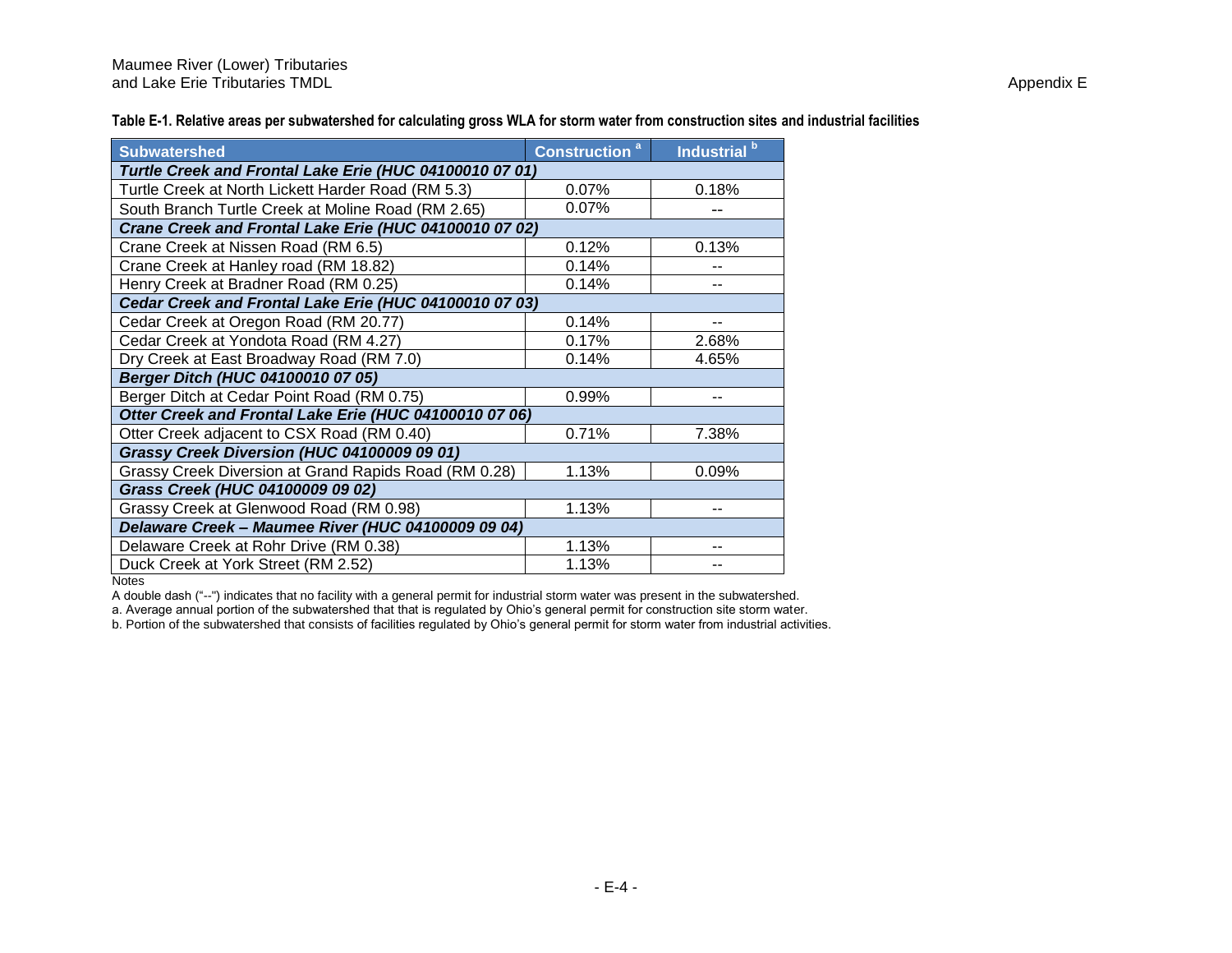**Table E-2. Relative areas per subwatershed for calculating WLA for storm water from regulated nontraditional MS4s: ODOT and OTC**

| Subwatershed                                            | ODOT <sup>a</sup> | OTC <sup>b</sup> |  |  |  |  |  |  |
|---------------------------------------------------------|-------------------|------------------|--|--|--|--|--|--|
| Turtle Creek and Frontal Lake Erie (HUC 04100010 07 01) |                   |                  |  |  |  |  |  |  |
| Turtle Creek at North Lickett Harder Road (RM 5.3)      | 0.07%             |                  |  |  |  |  |  |  |
| South Branch Turtle Creek at Moline Road (RM 2.65)      | 0.06%             |                  |  |  |  |  |  |  |
| Crane Creek and Frontal Lake Erie (HUC 04100010 07 02)  |                   |                  |  |  |  |  |  |  |
| Crane Creek at Nissen Road (RM 6.5)                     | 0.11%             |                  |  |  |  |  |  |  |
| Crane Creek at Hanley road (RM 18.82)                   |                   |                  |  |  |  |  |  |  |
| Henry Creek at Bradner Road (RM 0.25)                   |                   |                  |  |  |  |  |  |  |
| Cedar Creek and Frontal Lake Erie (HUC 04100010 07 03)  |                   |                  |  |  |  |  |  |  |
| Cedar Creek at Oregon Road (RM 20.77)                   |                   |                  |  |  |  |  |  |  |
| Cedar Creek at Yondota Road (RM 4.27)                   | 0.32%             | 0.02%            |  |  |  |  |  |  |
| Dry Creek at East Broadway Road (RM 7.0)                | 0.44%             | 0.01%            |  |  |  |  |  |  |
| Berger Ditch (HUC 04100010 07 05)                       |                   |                  |  |  |  |  |  |  |
| Berger Ditch at Cedar Point Road (RM 0.75)              | 0.32%             | $-$              |  |  |  |  |  |  |
| Otter Creek and Frontal Lake Erie (HUC 04100010 07 06)  |                   |                  |  |  |  |  |  |  |
| Otter Creek adjacent to CSX Road (RM 0.40)              | 0.84%             |                  |  |  |  |  |  |  |
| Grassy Creek Diversion (HUC 04100009 09 01)             |                   |                  |  |  |  |  |  |  |
| Grassy Creek Diversion at Grand Rapids Road (RM 0.28)   | 0.13%             |                  |  |  |  |  |  |  |
| Grass Creek (HUC 04100009 09 02)                        |                   |                  |  |  |  |  |  |  |
| Grassy Creek at Glenwood Road (RM 0.98)                 | 1.55%             | 0.13%            |  |  |  |  |  |  |
| Delaware Creek - Maumee River (HUC 04100009 09 04)      |                   |                  |  |  |  |  |  |  |
| Delaware Creek at Rohr Drive (RM 0.38)                  | 1.15%             | 0.69%            |  |  |  |  |  |  |
| Duck Creek at York Street (RM 2.52)                     | 0.31%             |                  |  |  |  |  |  |  |

**Notes** 

A double dash ("--") indicates that no applicable roads were located within the 2000 Census Urbanized Area within the watershed.

a. Portion of the subwatershed that is within a 60-foot right-of-way of state routes, U.S. routes, and interstates (excluding the Ohio Turnpike) and within the 2000 Census Urbanized Area.

b. Portion of the subwatershed that is within a 60-foot right-of-way of the Ohio Turnpike and within the 2000 Census Urbanized Area.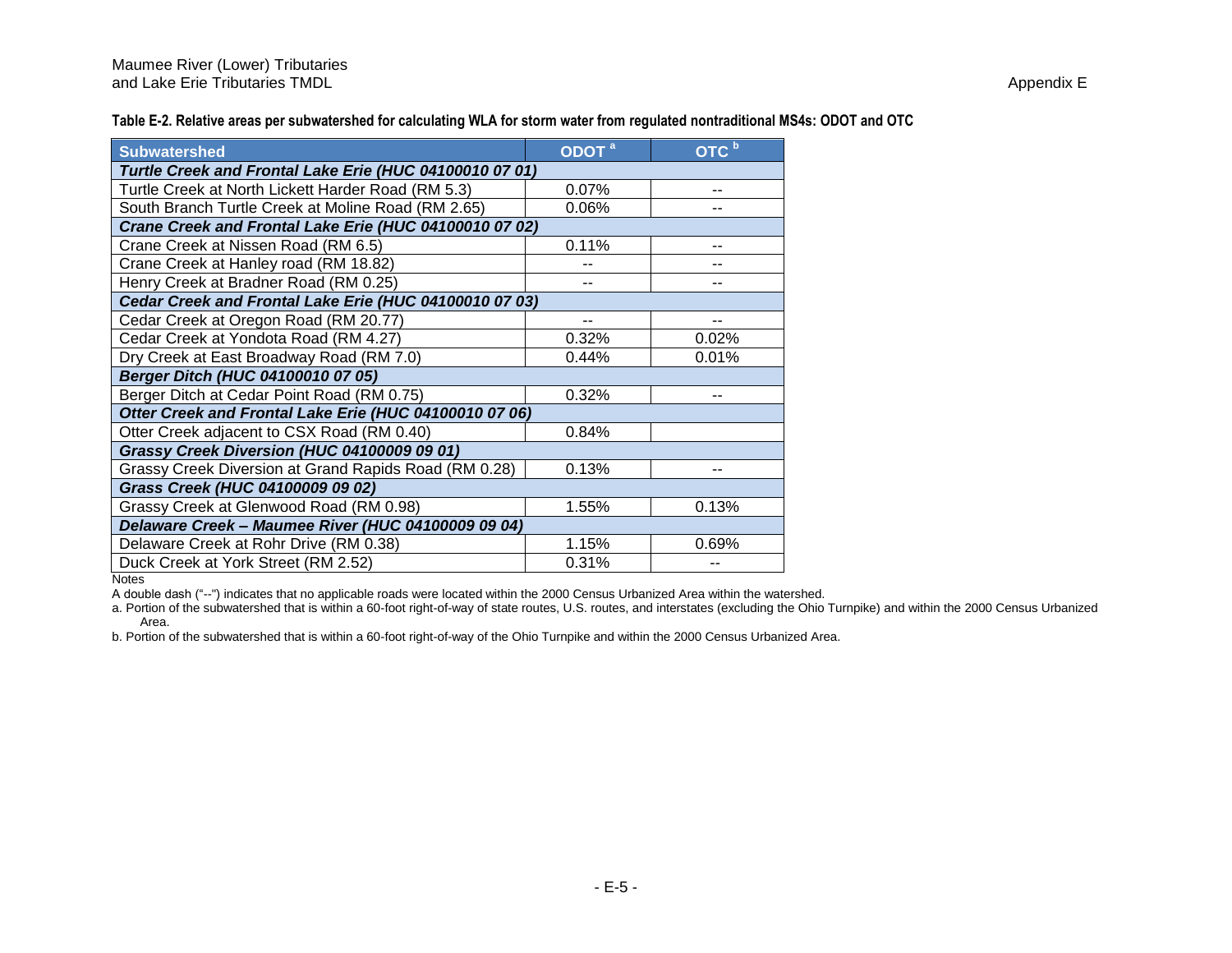## **Table E-3. Relative areas per subwatershed for calculating WLA for storm water from regulated traditional MS4s**

|                                                                 | County                     | County<br>awa<br>a       | County<br>$\varpi$ | $\mathbf{Q}$<br>city) MS4 | $\mathbf{Q}$<br>city) MS4 | $\mathbf{a}$<br><b>MS4</b>   | $\mathbf{D}$<br>Northwood<br>city) MS4 | $\bullet$<br>city) MS4 | Perrysburg<br>(city) MS4 | $\Delta$<br>city) MS4<br>Rossford | $\overline{\mathbf{C}}$<br>village) MS4<br><b>Walbridge</b> |
|-----------------------------------------------------------------|----------------------------|--------------------------|--------------------|---------------------------|---------------------------|------------------------------|----------------------------------------|------------------------|--------------------------|-----------------------------------|-------------------------------------------------------------|
| <b>Subwatershed</b>                                             | <b>PACAS</b><br><b>MS4</b> | <b>MS4</b><br>O          | Wood<br><b>MS4</b> | <b>Toledo</b>             | Maumee                    | (village)<br><b>Millbury</b> |                                        | Dregon                 |                          |                                   |                                                             |
| Turtle Creek and Frontal Lake Erie (HUC 04100010 07 01)         |                            |                          |                    |                           |                           |                              |                                        |                        |                          |                                   |                                                             |
| <b>Turtle Creek at North Lickett</b><br>Harder Road (RM 5.3)    | $-$                        | 6.40%                    | 0.38%              | $\sim$ $\sim$             |                           | --                           | --                                     | $-$                    |                          | --                                | $-$                                                         |
| South Branch Turtle Creek at<br>Moline Road (RM 2.65)           | $-$                        | 9.66%                    | 0.51%              | $\overline{\phantom{a}}$  |                           | --                           |                                        | --                     |                          | $-$                               |                                                             |
| Crane Creek and Frontal Lake Erie (HUC 04100010 07 02)          |                            |                          |                    |                           |                           |                              |                                        |                        |                          |                                   |                                                             |
| Crane Creek at Nissen Road (RM<br>6.5)                          | 0.40%                      | 3.20%                    | 9.36%              | --                        |                           | 2.14%                        | --                                     |                        |                          |                                   |                                                             |
| Crane Creek at Hanley road (RM<br>18.82)                        | --                         | $-$                      | 7.22%              | $\sim$                    | --                        |                              | $-$                                    | $-$                    | --                       | --                                |                                                             |
| Henry Creek at Bradner Road (RM<br>0.25)                        | --                         |                          | 15.18%             | $-$                       | --                        | 0.06%                        | --                                     | $-$                    |                          |                                   |                                                             |
| Cedar Creek and Frontal Lake Erie (HUC 04100010 07 03)          |                            |                          |                    |                           |                           |                              |                                        |                        |                          |                                   |                                                             |
| Cedar Creek at Oregon Road (RM<br>20.77                         | $-$                        | $-$                      | 11.14%             | $\overline{\phantom{a}}$  |                           | --                           | --                                     |                        |                          |                                   |                                                             |
| Cedar Creek at Yondota Road<br>(RM 4.27)                        | 0.24%                      | 0.99%                    | 17.91%             | $-$                       | --                        | --                           | 7.47%                                  | 0.02%                  | --                       | 2.69%                             | 3.72%                                                       |
| Dry Creek at East Broadway Road<br>(RM 7.0)                     | $-$                        | --                       | 33.85%             |                           |                           |                              |                                        |                        | $\overline{a}$           | 14.91%                            | $-$                                                         |
| Berger Ditch (HUC 04100010 07 05)                               |                            |                          |                    |                           |                           |                              |                                        |                        |                          |                                   |                                                             |
| Berger Ditch at Cedar Point Road<br>(RM 0.75)                   | 0.81%                      | $-$                      | 0.31%              | $-$                       |                           | --                           | 11.81%                                 | 19.39%                 |                          |                                   |                                                             |
| Otter Creek and Frontal Lake Erie (HUC 04100010 07 06)          |                            |                          |                    |                           |                           |                              |                                        |                        |                          |                                   |                                                             |
| Otter Creek adjacent to CSX Road<br>(RM 0.40)                   | 1.71%                      | $-$                      | 11.16%             | 15.12%                    | --                        | --                           | 24.10%                                 | 36.50%                 | $-$                      | 0.20%                             |                                                             |
| Grassy Creek Diversion (HUC 04100009 09 01)                     |                            |                          |                    |                           |                           |                              |                                        |                        |                          |                                   |                                                             |
| <b>Grassy Creek Diversion at Grand</b><br>Rapids Road (RM 0.28) | $-$                        | $\overline{\phantom{a}}$ | 7.90%              | $\sim$                    | --                        |                              | --                                     | --                     | 9.92%                    | $-1$                              |                                                             |
| Grass Creek (HUC 04100009 09 02)                                |                            |                          |                    |                           |                           |                              |                                        |                        |                          |                                   |                                                             |
| Grassy Creek at Glenwood Road<br>(RM 0.98)                      |                            |                          | 26.25%             |                           |                           |                              | 0.74%                                  |                        | 26.12%                   | 11.64%                            |                                                             |